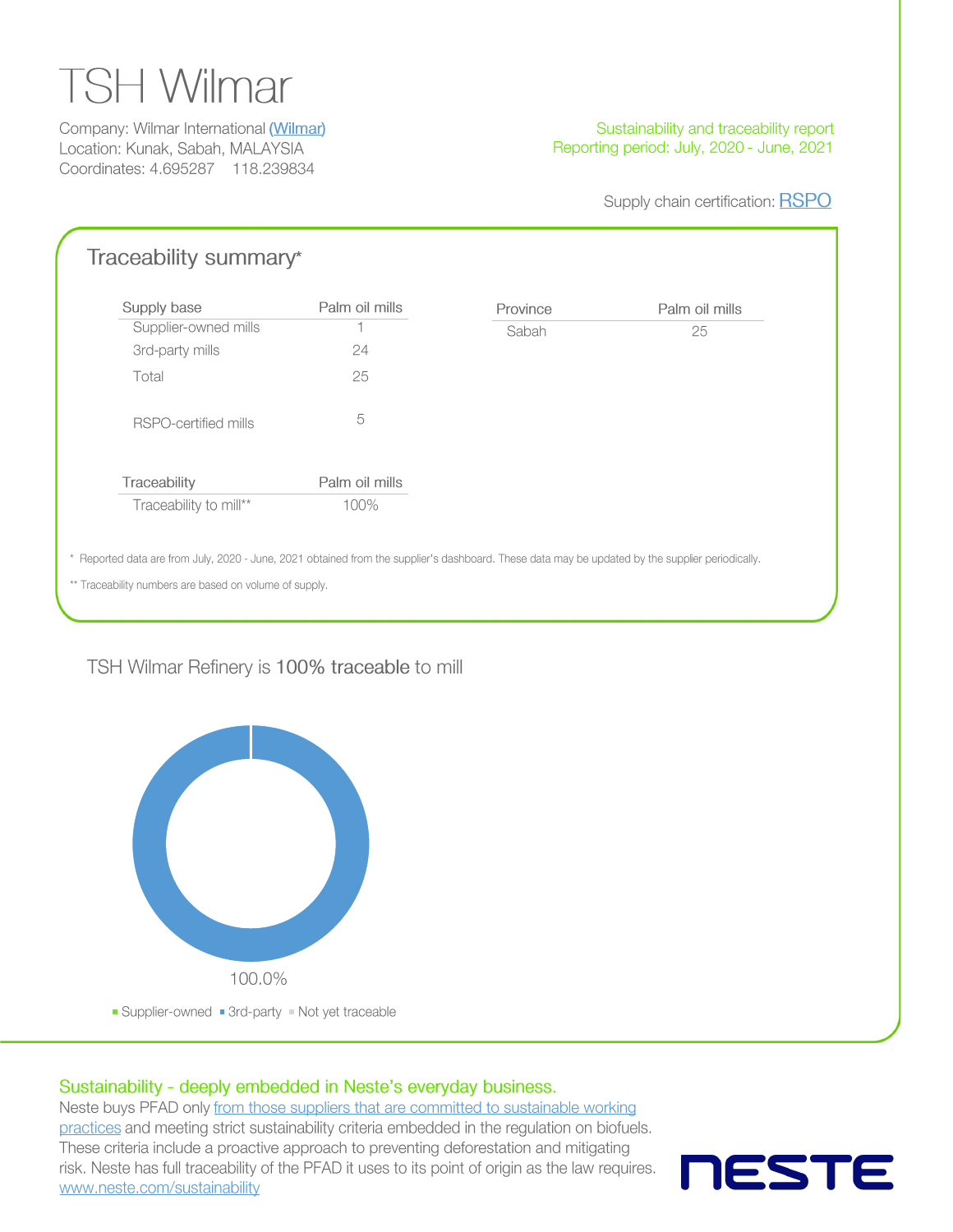

## List of suppliers

Reporting period: July, 2020 - June, 2021

|              |                                                 |                                                    |             | Certification |          |          |           |
|--------------|-------------------------------------------------|----------------------------------------------------|-------------|---------------|----------|----------|-----------|
| UML ID#      | Parent company                                  | Supplier name                                      | <b>RSPO</b> | <b>ISCC</b>   | Country  | Latitude | Longitude |
| PO1000003845 | Aumkar Plantations Sdn Bhd                      | Aumkar Plantations Sdn Bhd                         |             |               | Malaysia | 4.74744  | 117,86882 |
| PO1000008414 | Benta Wawasan Sdn Bhd                           | Benta Wawasan Sdn Bhd                              |             |               | Malaysia | 4.61881  | 117.59839 |
| PO1000001703 | FGV Holdings Bhd                                | Kalabakan Mill                                     |             |               | Malaysia | 4.37004  | 117.51249 |
| PO1000001702 | FGV Holdings Bhd                                | Umas Mill                                          |             |               | Malaysia | 4.49691  | 117.65058 |
| PO1000003731 | <b>GPP Resources Berhad</b>                     | Serudung Palm Oil Mill                             |             |               | Malaysia | 4.35722  | 117.35970 |
| PO1000003793 | Innoprise Plantations Berhad                    | Serijaya Industri Sdn Bhd                          |             |               | Malaysia | 4.79507  | 117,35739 |
| PO1000007560 | Kemabong Palm Oil Mill Sdn Bhd                  | Kemabong Palm Oil Mill Sdn Bhd                     |             |               | Malaysia | 4.57799  | 118.31697 |
| PO1000003827 | Koong Shing Sdn Bhd                             | Kilang Kelapa Sawit Pinangah Sdn<br><b>Bhd</b>     | <b>MB</b>   |               | Malaysia | 4.48924  | 118,43768 |
| PO1000003717 | Malaysian Kuwaiti Investment Co.<br>Sdn Bhd     | Balung Palm Oil Mill Sdn Bhd                       |             |               | Malaysia | 4.37906  | 118.18612 |
| PO1000010070 | Pandewan Palm Oil Mill Sdn Bhd                  | Pandewan Palm Oil Mill Sdn Bhd                     |             |               | Malaysia | 4.90848  | 116.47524 |
| PO1000007570 | <b>QL Resources Bhd</b>                         | QL Plantations Sdn Bhd (Mill 2)                    |             |               | Malaysia | 4.82894  | 118.10409 |
| PO1000003880 | Regional Harvest Sdn Bhd                        | Regional Harvest Sdn Bhd<br>(Dumpas Palm Oil Mill) |             |               | Malaysia | 4.53490  | 117,70610 |
| PO1000007657 | Sabah Softwood Berhad                           | Sabah Softwood Berhad (Kapilit<br>Palm Oil Mill)   |             |               | Malaysia | 4.50489  | 117.52875 |
| PO1000004834 | Segalong Group                                  | Sang Guan Oil Mill Sdn Bhd                         |             |               | Malaysia | 4.56038  | 118,18360 |
| PO1000008305 | Taner POM                                       | Taner R&D Palm Oil Mill Sdn Bhd                    |             |               | Malaysia | 5.25441  | 116,00917 |
| PO1000003915 | <b>Teck Guan Group</b>                          | Brantian Palm Oil Mill Sdh Bhd                     |             |               | Malaysia | 4.43601  | 117.51758 |
| PO1000003916 | <b>Teck Guan Group</b>                          | Konsep Muktamad Sdn Bhd                            |             |               | Malaysia | 4.48736  | 117.59846 |
| PO1000003917 | <b>Teck Guan Group</b>                          | Prosperous Sebatik Sdn Bhd                         |             |               | Malaysia | 4.18921  | 117.78767 |
| PO1000003918 | Teck Guan Group                                 | Sg Burung Industries Sdn Bhd                       |             |               | Malaysia | 4.40552  | 118.14049 |
| PO1000007786 | <b>TSH Resources Bhd</b>                        | TSH Plantations Sdn Bhd (Kunak<br>Mill             | <b>MB</b>   |               | Malaysia | 4.46952  | 118,18666 |
| PO1000005713 | <b>TSH Resources Bhd</b>                        | TSH Plantations Sdn Bhd (Lahad<br>Datu)            | <b>MB</b>   |               | Malaysia | 5.31932  | 118,04317 |
| PO1000004839 | <b>TSH Resources Bhd</b>                        | <b>TSH Plantations Sdn Bhd</b><br>(Sabahan Mill)   | <b>MB</b>   |               | Malaysia | 4.81929  | 118,08774 |
| PO1000000066 | Wilmar International Ltd                        | Sabahmas Plantations Sdn Bhd                       | <b>MB</b>   |               | Malaysia | 5.17916  | 118.40525 |
| PO1000003956 | Winsome Harvest Palm Oil Mill Sdn<br><b>Bhd</b> | Winsome Harvest Palm Oil Mill Sdn<br><b>Bhd</b>    |             |               | Malaysia | 4.55481  | 118,35940 |



\* Coordinates provided by the Universal Mill List, downloaded 1 February, 2022.

\*\* Supplier not traceable and/or the supplier is a trader/bulking facility.